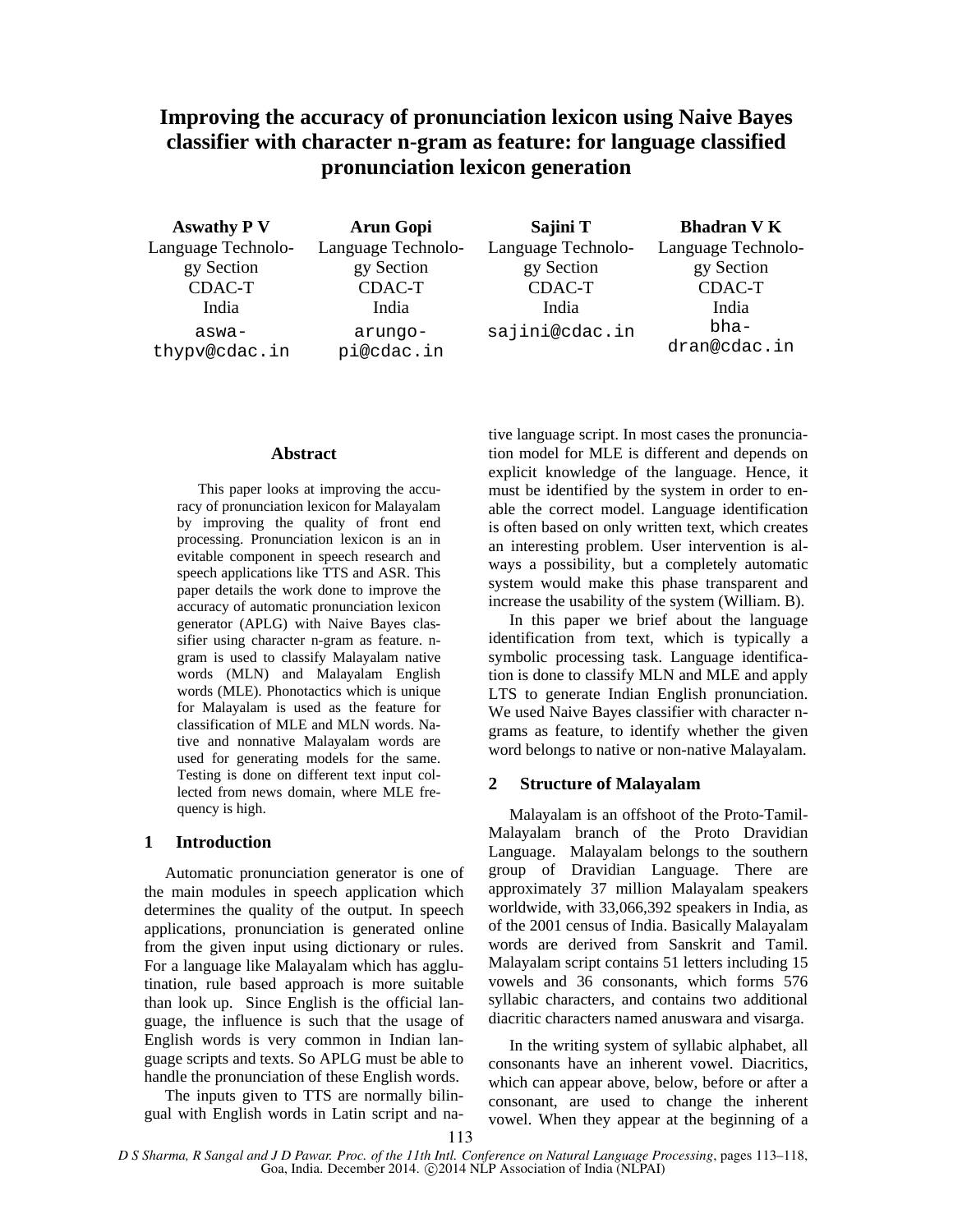syllable, vowels are written as independent letters. When certain consonants occur together, special conjunct symbols are used which combine the essential parts of each letter (omniglot). Consonants with vowel omission are used to represent the 5 chillu, which occurs in around 25% of words.

Malayalam has a canonical word order of SOV (subject–object–verb) as do other Dravidian languages. Phonetically a syllable in Malayalam consists of an obligatory nucleus which is always characterized by a vowel or diphthongal articulation; preceded and followed optionally by a 'releasing' and an 'arresting 'consonant articulation respectively (Prabodachandran, 1967 pp 39-40).

Among the vowel phonemes in Malayalam, two fronts, two are back and one is a low central vowel. Front vowels are unrounded and back vowels are rounded ones (Prabodachandran, 1967 pp 39-40). All vowels both short and long except |o| occurs initially medially and finally. Short  $|o|$  does not occur word finally medially short |e| and short |o| occur only in the first syllable. Malayalam has also borrowed the Sanskrit diphthongs of /äu/ (represented in Malayalam as ഔ, au) and /ai/ (represented in Malayalam as ഐ, ai), although these mostly occur only in Sanskrit loanwords.

In a syllable there will be at least one consonant and a vowel. By the combination of a consonant and a vowel, Malayalam syllable structure may be expressed by the simple formula  $(c)$  v  $(c)$ .

The syllable structure occurring in Malayalam corpus and its frequency is shown in figure 1: C\*VC\* patterns occur in English words.

Harmonic sequence of vowels is one of the main characteristics of the Dravidian family of languages (Prabodhachandran).That is one vowel can influence sound of other.



Figure 1. Syllable pattern and frequency

#### **3 Malayalam corpus collection**

The main input for speech research is a huge corpus, both text and speech properly annotated. For the major world languages, large corpora are publicly available. But for most other languages, they are not. But with the advent of the Web it can be highly automated and thereby fast and inexpensive (Adam and G V Reddy).

Malayalam corpus was created from online sources like newspapers, blogs and other sites, which is then used to extract data. Manual verification of the sites content is done to ensure that it contains good-enough-quality textual content. For domain coverage contents is manually prepared. 25GB of raw corpus is collected for extracting optimal text which covers the phonetic variations in the language. The collected corpus as such cannot be used for optimal text selection. The raw data contains junk characters, foreign words (frequent occurring of English words in Malayalam script) etc.

The optimal text selected for speech application like ASR and TTS, must be able to well represent the language. Optimal text (OT) must cover all phonemic variations occurring in the language. OT is the minimum text which covers the all/maximum possible units (variations) in the language.

Frequent occurrences of English words give higher rank for sentences containing more number of English words. This reduces the text with native content. If we have to select sentence with Malayalam words, these English words must not add to the unit count. Manually marking of these words is practically not possible. Post verification and cleaning of English words from OT is tedious and sometimes requires additional text selection.

Automatic language identification can be used in the text selection to improve the quality of OT.

# **4 Malayalam pronunciation and Letter to sound(LTS) rules**

Malayalam is a phonetic language having a direct correspondence between symbols and sounds (Prabhodhachandran, 1997). The pronunciation lexicon generation is easy for phonetic languages when compared with English. But there exist few exceptions, in case of Malayalam.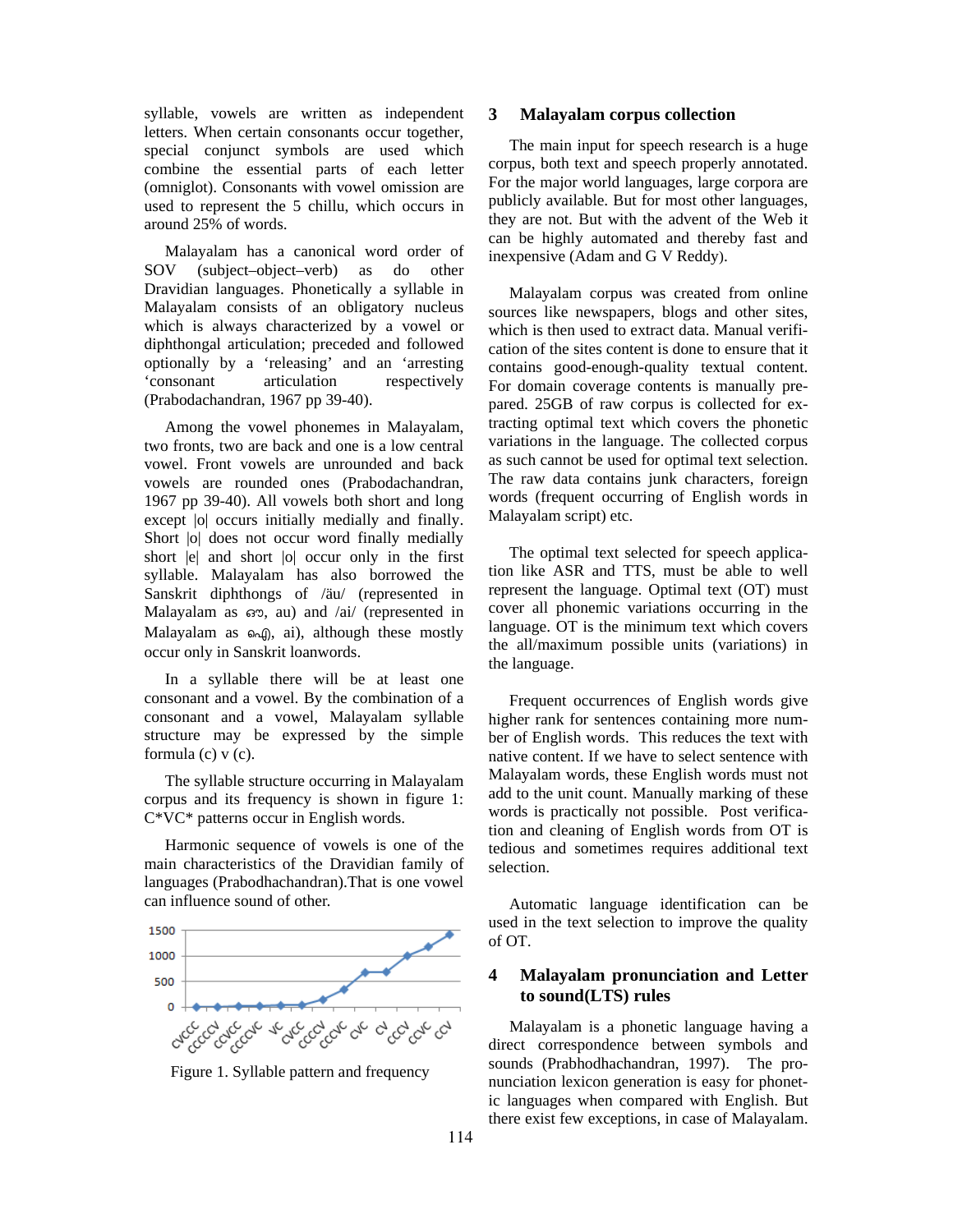Accurate pronunciation can be generated only by properly handling these exceptions. Pronunciation is one of the factors that determine the quality of TTS.

A detailed analysis on speech and text corpus is carried to identify the LTS rules for Malayalam. The identified rules are then verified and validated by language experts.

The Malayalam LTS rules can be categorized as below.

• Phonetic – direct correspondence between text and sounds

*e.g.:* തിരുവnപുരം തി രു <sup>വ</sup> n പു രം *tiruvananthapuram ti ru va na ntha pu ram* 

• Pronunciation different from orthography

*e.g.:* നനയുക <sup>ന</sup> (ന) യു <sup>ക</sup> *"nanayuka n a n@ a y u k a" (n represent dental and n@ represent the alveolar)* 

Dental and alveolar sounds for NA and its gemination

Influence of y in gemination of kk

Retroflex plosive and its allophone

Lexicons having multiple pronunciations – homonym/homophones

 *"ennaal" e nn aa l*  "nn" can be alveolar gemination or dental gemination. The occurrence of such cases is very less in Malayalam.

• Pronunciation by usage ( Speaker specific pronunciation)

```
ഉത്സവം ഉത്സ വം
"utsavam" "u t s a v a m" 
                   -Actual pronunciation 
ഉ ൽസവം ഉ ൽസ വം
 "utsavam" "u l s a v a m" 
                            - by usage ദയ ദ യ
 "daya" "d a y a" 
                – Actual pronunciation \overline{\textit{1}}ദയ ഒദയ
"daya" "d e y a" – by usage
```
• Foreign word pronunciation ( frequent usage of English words )

For generating proper pronunciation foreign words must be identified and separate rules or pronunciation lexicon must be applied for generating proper pronunciation. The influence or dominance of English has reached to an extent that the contents from few sources even contains more than 25% of foreign words.

For handling English pronunciation 3 additional phones are required.

| "a" sound as in "bank" | ( ബാങ്ക് )           |
|------------------------|----------------------|
| "ph" sound as in "fan" | (a <sub>0</sub>      |
| "s" sound as in "zoo"  | $(\omega_{\lambda})$ |

In TTS application a standard pronunciation is used at synthesis time. Users can add user specific pronunciation dictionary to generate pronunciation in their own preference. In ASR, multiple pronunciation lexicons will be stored and pronunciation variations can be handled.

For generating accurate pronunciation, language identification is done and specific rules must be applied to handle the phone variations.

# **5 Pronunciation lexicon generation for Malayalam**

Pronunciation lexicon for Malayalam is generated using LTS rules and exception list for handling the above listed cases.

Exception patterns for dental and alveolar NA gemination and allophonic variation of KK is extracted from corpus, and added to exception list. Pronunciation is generated based on these exception patterns. Other exceptions like pronunciation of nouns etc. are also included in this exception list.

## **5.1 Handling of English words pronunciation (English script)**

For handling English word in latin script, encoding is checked to identify the language. Pronunciation is generated using a standard dictionary look up. CMU dictionary with 100K words is taken as the reference for English pronunciation.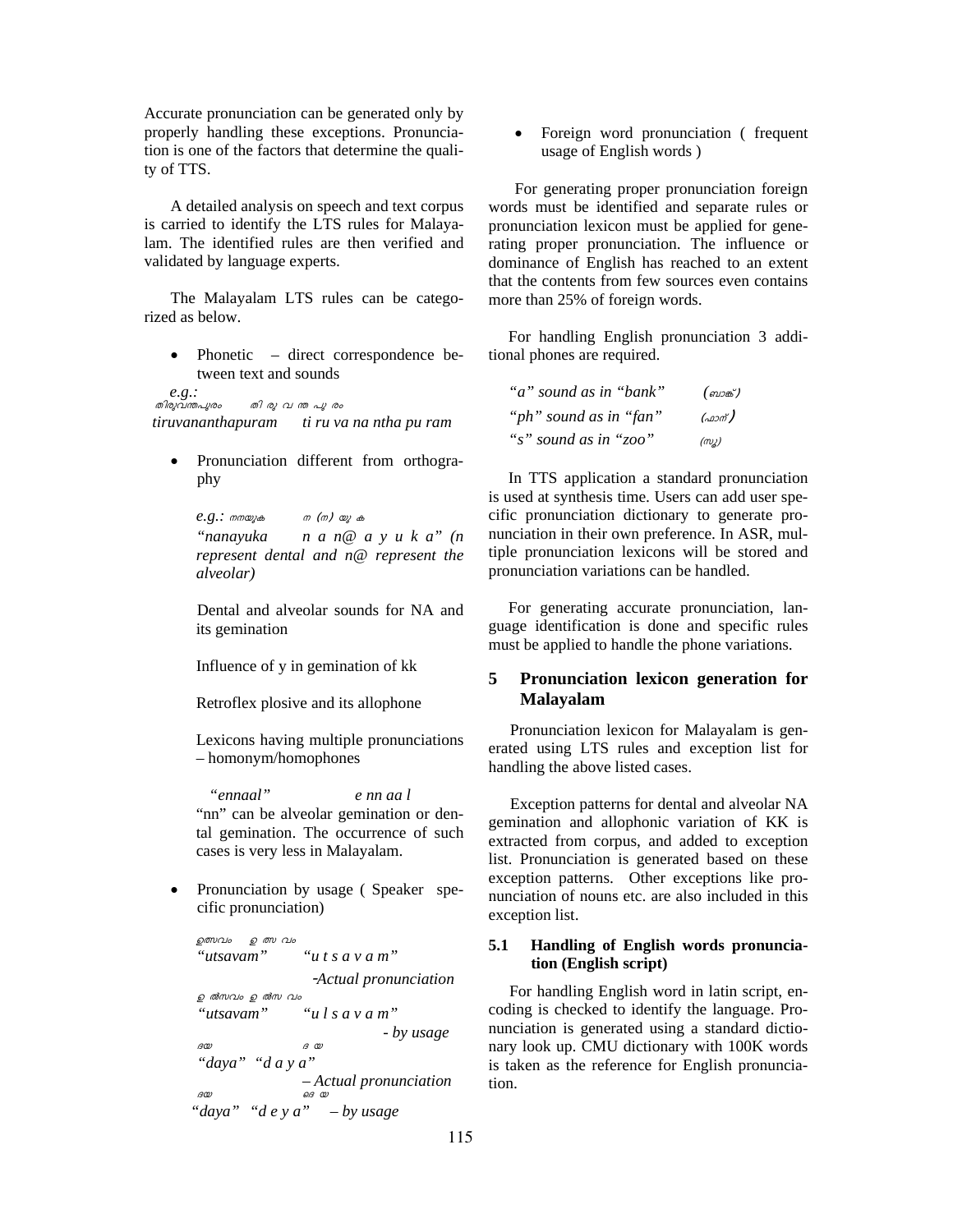A pattern based replacement is done to modify the pronunciation as Indian English (of native Malayalam speaker) pronunciation.

## **5.2 Handling of English word pronunciation (Native script)**

The input text contains frequent occurrence of English words. Encoding based language identification is not applicable since both are in the same script.

All languages have a finite set of phonemic units on which the words are building and there are constraints on the way in which these phonemes can be arranged to form syllables. These constraints are called as phonotactics or phoneme sequence constraint. Phonotactics is language dependent*.* 

In the process of recognition with respect to Spoken Languages it is observed that human are the best identifier of a language. However during automatic recognition we have to consider several factors like with respect to language identification one language differs from another language in one or more of the following: (M.A.Zissman, Navratil J, Mutusamy, Schultz, Mak).

- Phonology: Phone sets would be different for each of the languages
- Morphology: The word roots and the lexicons may be different for different category of languages
- Syntax: The sentence patterns with respect to grammar are different
- Prosody: Duration, pitch, and stress patterns vary from language to language

In this paper an attempt has been made to identify language using the phonology since we require word level identification. We use language specific phonotactics information to identify words that belong to native language.

## **5.3 Pattern based approach**

Pattern based approach is a string matching method to classify words. A detailed analysis of corpus is done to extract 1200 patterns that do not occur in Malayalam. Pattern search is done on the input text and words with matching patterns were classified as English. Patterns that are common / noun patterns are not considered in the list. Only 70-75% of words are covered in this approach.

# **5.4 Naive Bayes classifier using character n-gram approach**

Naive Bayes classifier begins by calculating the prior probability of each label, which is determined by checking the frequency of each label in the training set. The contribution from each feature is then combined with this prior probability, to arrive at a likelihood estimate for each label. The label whose likelihood estimate is the highest is then assigned to the input value.

Naive Bayes classifier with character n-gram as feature is used for categorizing MLN and MLE. In this approach two categories of texts are collected, one only with native c words (MLN) and the other with nonnative (MLE). From these texts n-gram model profile for MLN and MLE is generated. These profiles hold n-gram models up to order 3 and their individual frequencies. Generation of n-gram is shown in figure 2.



Figure 2. Generation of n-gram frequency profile for each word in the source

N-gram for Malayalam word മലയാളം  $1$ -gram: മലയ**ാ** ഒം \_ma la y aa lxa m\_  $2$ -gram: \_മ മല ലയ യാ ാള ളം ം\_ \_ma mala lay yaa aalxa lxam m\_ 3-gram: \_മല മലയ ലയാ യാള ◌ാളം ളം\_ \_ma malay layaa yaalx aalxam lxam\_

As n increases expressiveness of the model increases but ability to estimate accurate parameters from sparse data decreases, which is important in categorizing nonnative Malayalam words, so n-gram up to 3 servers the job.

 N-gram decomposes every string into substrings, hence any errors that are present is li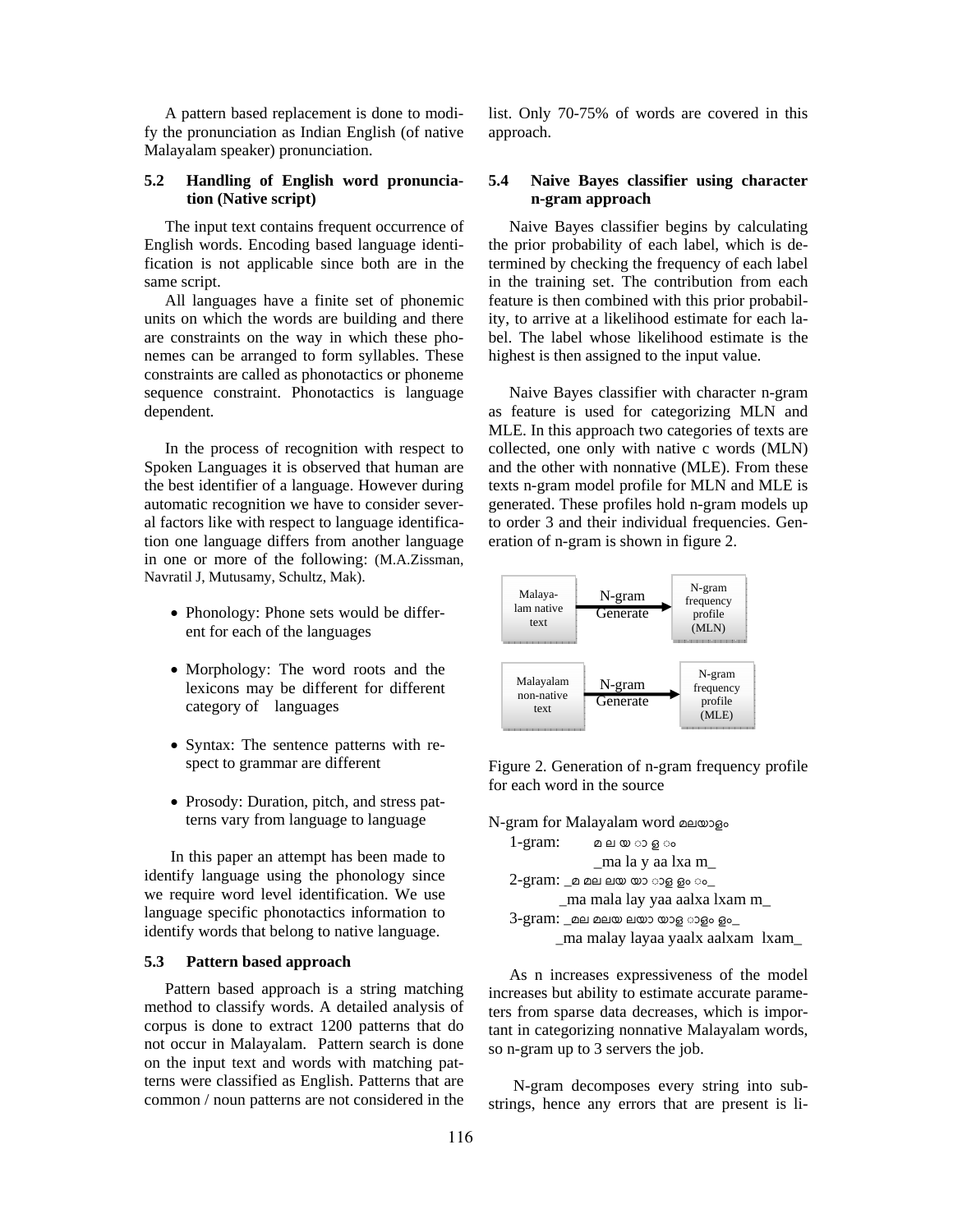mited to few n-grams (n-gram based text categorization, William B. Cavnar and John M. Trenkle).

## **5.4.1 Formulation of Naive Bayes**

Given a word and the classes  $(C_{MLN} C_{MLE})$  to which it may belong. Naïve Bayes classifier evaluates the posterior probability for which the word belongs to particular class. It then assigns the word to class with highest probability values(Jing Bai and Jian-Yun Nie. Using Language Model for Text Classification).

# $C_{MAP} = \text{argmax}_{c \in C} p(c|w)$

*MAP is Maximum a posteriori probability* 

$$
= \text{argmax}_{c \in C} \frac{p(w|c)p(c)}{p(w)}
$$

$$
= \text{argmax}_{c \in C} p(w|c) p(c)
$$

 $= \argmax_{c \in C} p(x_1, x_2, \ldots, x_n|c)p(c)$ *x represents feature* 

*By Naive Bayes conditional independence assumption* 

 $p(x_1, x_2, \ldots, x_n|c) = p(x_1|c) \times p(x_1|c) \times$  $\ldots \times p(x_n|c)$  $c_{NB}$  = argmax<sub>ci</sub> $\epsilon_c p(c_i)$   $\prod_{i \in positions} p(x_i|c_i)$ 

## **5.4.2 Applying Naive with n-gram frequency as feature**

- 1. Generate character based n-gram profiles for each category as discussed above
- 2. From training corpus extract vocabulary of model
- 3. Calculate  $p(c_i)$  terms
	- a. For each  $c_i$  in C do
		- i.  $w_i :=$  count of all words that belong to class  $C_i$

$$
p(c_j) = \frac{|w_j|}{W}
$$

- 4. Calculate  $p(x_i | c_j)$ 
	- b. For each  $x_i$  $p(x_i | c_j) \coloneqq \frac{n_{x_i} + \infty}{\sqrt{r_i^2 + \dots + r_k^2}}$  $\frac{n x_i}{n + \alpha \left| \text{ vocabulary} \right|}$

(Add 1 smoothing where  $\alpha = 1$ )

5. Return 
$$
C_{NB}
$$
 where  
\n
$$
c_{NB} = \underset{c_j \in C}{\text{argmax}} P(c_j) \prod_{i \in positions} P(x_i | c_j)
$$



Figure 3: Categorization using Naïve Bayes

#### **6 Experiment and results**

We selected 200 sentences with 2000 unique words was taken as the input for verification of pattern based and Naive Bayes based classification. First we performed the words categorization based on the pattern list (for English words).391 words were identified and 97 were misclassified. We then used the Naive Bayes classifier to classify the words. The result is given in Table 1.0

| Language identi-<br>fication | #Identified<br><b>English word</b> | $#M$ iss<br>classified |
|------------------------------|------------------------------------|------------------------|
| <b>Pattern based</b>         | 391                                | 97                     |
| <b>Naïve Bayes</b>           | 782                                | 47                     |

Table 1.0 Category identified and misclassified

We also tested with random input collected from online sources. Naive Bayes with n-gram showed better word identification, than pattern. An average of 90% of word coverage was given by n-gram based language identification.

## **7 Conclusion**

In this paper we brief about the effort for improving the accuracy of pronunciation lexicon for Malayalam. This method can be used to improve the quality of corpus, and speech applications like TTS and ASR. In text corpus selection, APLG using Naive Bayes classifier is used to identify foreign words in native script. This reduces the manual effort required for manual verification and cleaning of selected text corpus. For